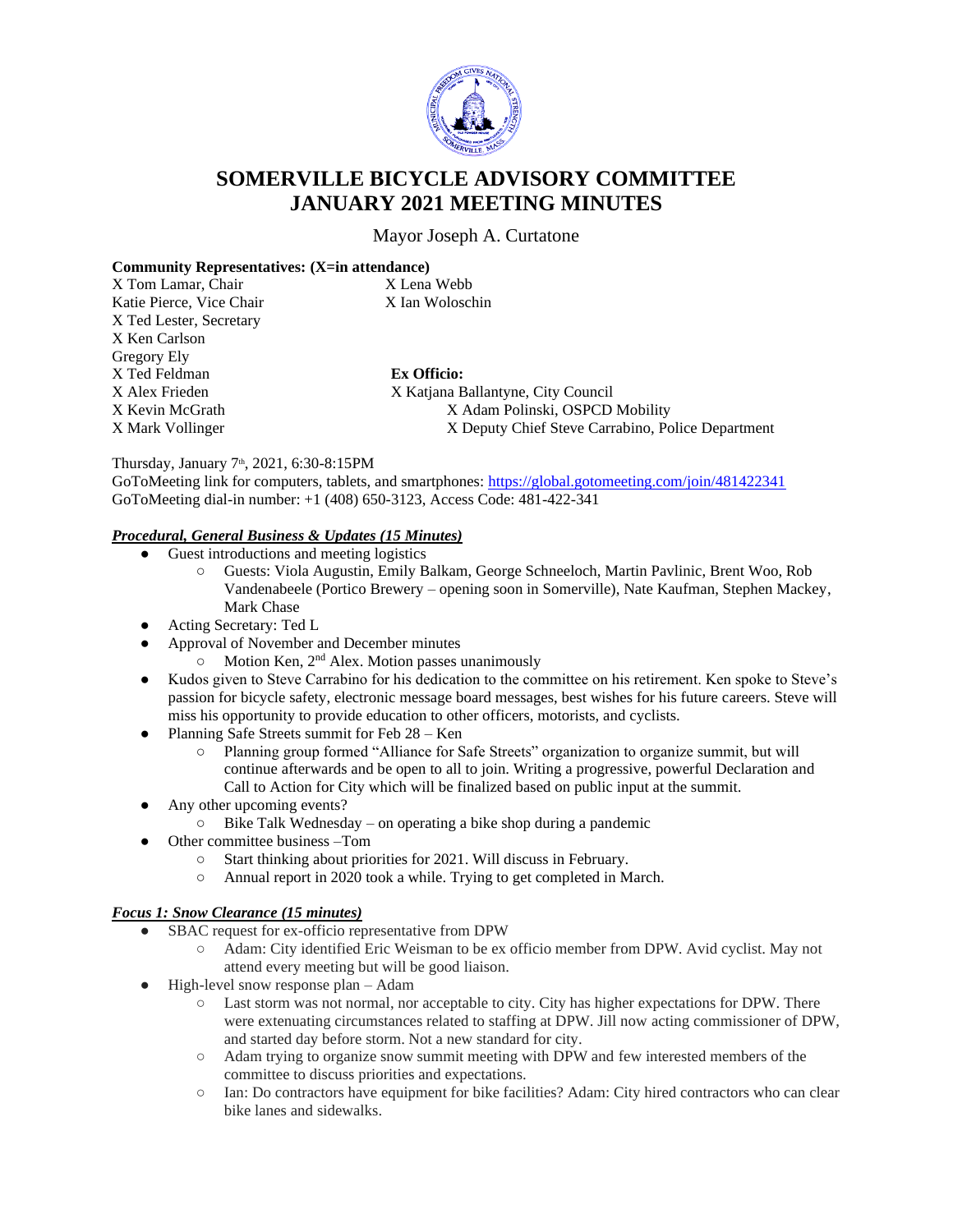- Ian: Snow blower and construction equipment used to remove and truck snow. Is this something new? Adam: Don't know – ask at snow summit. Katjana: City bought the snow blower a few years ago. Her understanding is it is used for major thoroughfares. There are issues related to where to push snow to. Ian: If snow is cleared on one side, it should also be cleared on both sides. Mark: Also applies to street sweeping schedule
- SBAC snow clearance letter Ted F
	- Draft letter presented. Tom: suggests changes to CC line to include Eric and Katjana
	- Q: Should we reconsider the priority given lack of commuters? General consensus: No, rather get city used to plowing the lanes for when commuters come back. Kevin: people still commuting on Beacon.
	- Discussion of Broadway segments—Mark: lower priority when there is a 24h bus lane adjacent. Completely separated with no bus lanes should be higher.
	- Adam: Shore Drive and Grand Union will not have bollards until after the winter

## *Focus 2: Powder House Boulevard at Alewife Brook Parkway (15 minutes)*

- Discussion/vote on design alternatives
	- Tom: Dangerous intersection, entire intersection being redesigned. Two options presented: signalized intersection and multi-lane roundabout. Strong preference at public meeting for signalized option. Propose SBAC writing to support signalized intersection and ask for road diet on Alewife.
	- Lena: What about the abutters whose driveways exit on roundabout? They would probably prefer the signalized intersection plan (Ian agrees via chat). Adam: They've been part of outreach.
	- Katjana: Been working on this for 5 years. She and the community support the signalized intersection. 200 to 600 housing units in the redevelopment. Lots of calls to slow the traffic down on Alewife. Unclear why the rotary design was added. New signal will be networked to help reduce back ups. 4 years and 11 community meetings all point to signalized intersection.
	- Greg: Way more parkland reclaimed with a signalized intersection.
	- Alex: Any desire from DCR to reduce to 1 lane each direction? Katjana would need to talk to Allie. Adam: Allie is meeting with DCR next week.
	- <https://somervoice.somervillema.gov/intersection-redesign>
	- $\circ$  Greg: For the slip lane how does one prevent through traffic from using the the slip lane? As a motorist it seems like it would be great cut through to avoid the light for a right turn.
	- Katjana: Original design it was supposed to dead end. Adam: My understanding as well
	- Lena: Crossing at the beg button High St intersection is difficult since cars don't stop. Need either more enforcement or a road diet.
- Tom: Here's a proposed resolution for SBAC to vote to endorse:
	- We're excited to see this move forward overall, and we appreciate the proposed PBLs in general, and will follow up with specific comments as needed.
	- Of the proposed designs, we prefer the signalized intersection. (We are very skeptical of multi-lane )
	- We support a road diet of Alewife Brook Parkway
	- Dead end the driveway access road

## *Focus 3: Bike Network Plan (15 minutes)*

- Suggested goals for Bike Network Plan Ted L
	- o Ted L: Original memo from 2019. Calls for a Bike Network Plan. Do we want to change it to be more of a mobility plan that include transit and pedestrian? Also tied to parking study of city. Was funded, but due to COVID, was eliminated from budget. Also, SBAC can do more in advance of a funded plan.
	- o Ian: When started, PTAC wasn't there. Should we include other groups?
	- o Greg: There needs to be a bike plan that says how to get from A-B in the city safely.
	- o Ken: There is strengths to talking with one voice. However, also unique needs of each constituency. We need a bike network plan.
	- o Arah: Focus on safety first, before convenience ease of use.
	- o Ted F: Vision Zero action plan should help put them together.
	- o Greg: City has lots of lofty goals. Need more concrete plans. Parking task force too. Bike Network plan would be more specific. Reason for addressing Bike Network plan is Highland and Spring Hill – parking issues were brought up as impediment to progressive street reform.
	- o Lena: "Take away parking" language is bad. Need to be better prepared to offset and justify. Contentious feelings and public meetings.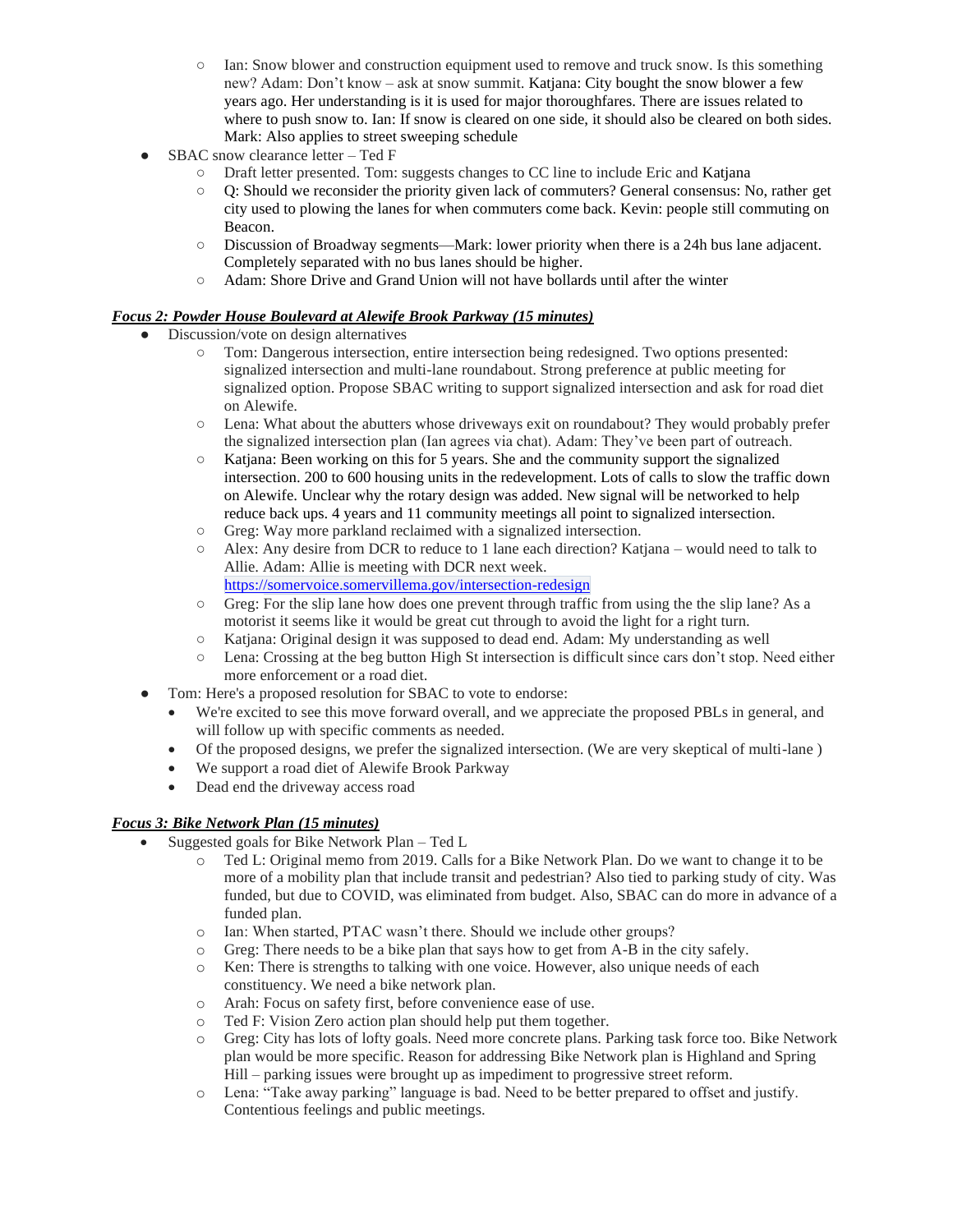- o Alex F: Committee is bike committee. Already have VZ initiative, Somerstreets, etc.
- o Alex E: Yes, the Complete Streets ordinance was passed back when I was chair. Definitely stale and not best-in-class anymore, and ripe for an update. The ordinance could require a bike plan or mobility plan be developed within X months and be a vehicle for accomplishing this goal.
- Ted's resolution for SBAC approval:
	- o Re-iterate Memo on bike network plan
	- o Support city's parking study
	- o Support city revising Complete Streets ordinance and willing to work with them.
	- Ian: Parking study is key, need to consider changing parking permit program
- Adam: Parking study group will restart soon, but unsure of funding. There will be community working group.
- Tom proposes vote on 3 resolutions, Ian seconds. All 3 Passed unanimously.
	- o Endorse snow memo proposed by Ted F
	- o Endorse intersection recommendations proposed by Tom L
	- o Endorse bike network recommendations proposed by Ted L

### *Focus 4: Spring Hill / Highland (30 Minutes)*

- Update on Spring Hill planning. Adam
	- o Tom via chat: Some discussion points / questions: Discussion points:
		- What should overall priorities be for Spring Hill / Highland Ave?
		- A major assumption of the previously plan presented is that Highland will not be safe for biking, and people accessing the many destinations on Highland would have to instead use the Community Path or neighborway and ride on a busy arterial to get back to Highland. Is it possible to adequately connect these destinations without PBLS on Highland, and if so, what would be necessary to make the Community Path / neighborway sufficiently connected to these destinations?
		- The plan includes PBLS on part of Central St, but not yet any continuous north-south corridors. What are good candidates/criteria for north-south corridors?
		- also: Highland Ave is super important but also a heavy ask in terms of parking removal. Acknowledging that, do we agree that it's a priority?
	- o Lena: Unacceptable city didn't even have options with bike infrastructure on Highland
	- o Kevin: Key access route to spring hill, high school, library. Bus corridor. Needs to evolve to meet needs of future – more bikes and transit.
	- o Adam: city is still in feedback and revision phase. No decisions made. City heard about lack of comprehensive spring hill plan. Contracted Neighborways to do a plan – see if any parts of Highland necessary for connections. Also need more data on parking need – High School removed lots of parking on campus, but study assumed parking available on nearby streets. Most important is Central to Hamlet which is part of Area 1. Tough as planner – focus is subsurface engineering project with strict timeline, directive from Mayor to mitigate parking issues, especially on this scale.
	- $\circ$  Greg: Was public land for parking valued in study? Parking demand management relatively cheap for staff to get resident permit. Nothing done for people who don't drive. Good article in Globe about demand management.
	- o Ian: Sent an email to city and council. Daughter will be able to bike on Washington St, but high school students can't. Decisions on Highland will affect them. Understand it is a hard problem. Comes down to elected officials making hard decisions.
	- o Kevin via chat: I think a reality we have to reconcile with is that Highland is the safest option for cyclists to offload from the Community Path. We can't assume that growing volumes of bicyclists will be able to safely use the Community Path. Moreover, it's still a critical transit corridor for both 88 and 90 - very important considering the Clarendon hill expansion. I think many of the residences on Highland have off-street parking, and there's lots of parking adjacent to Highland. Most of the businesses are walk-in businesses and I rarely see people driving to those businesses. I think parking demand is low on highland. I think it'd be good for the city to look into how offstreet parking is made available to renters/residents.
	- o Alex: #1 question he gets. Rush hour bike lanes?
		- Adam: Unique road businesses, destinations. Design goal was to make it a destination thus really focus on pedestrians and given them more space. Slow down traffic to make it